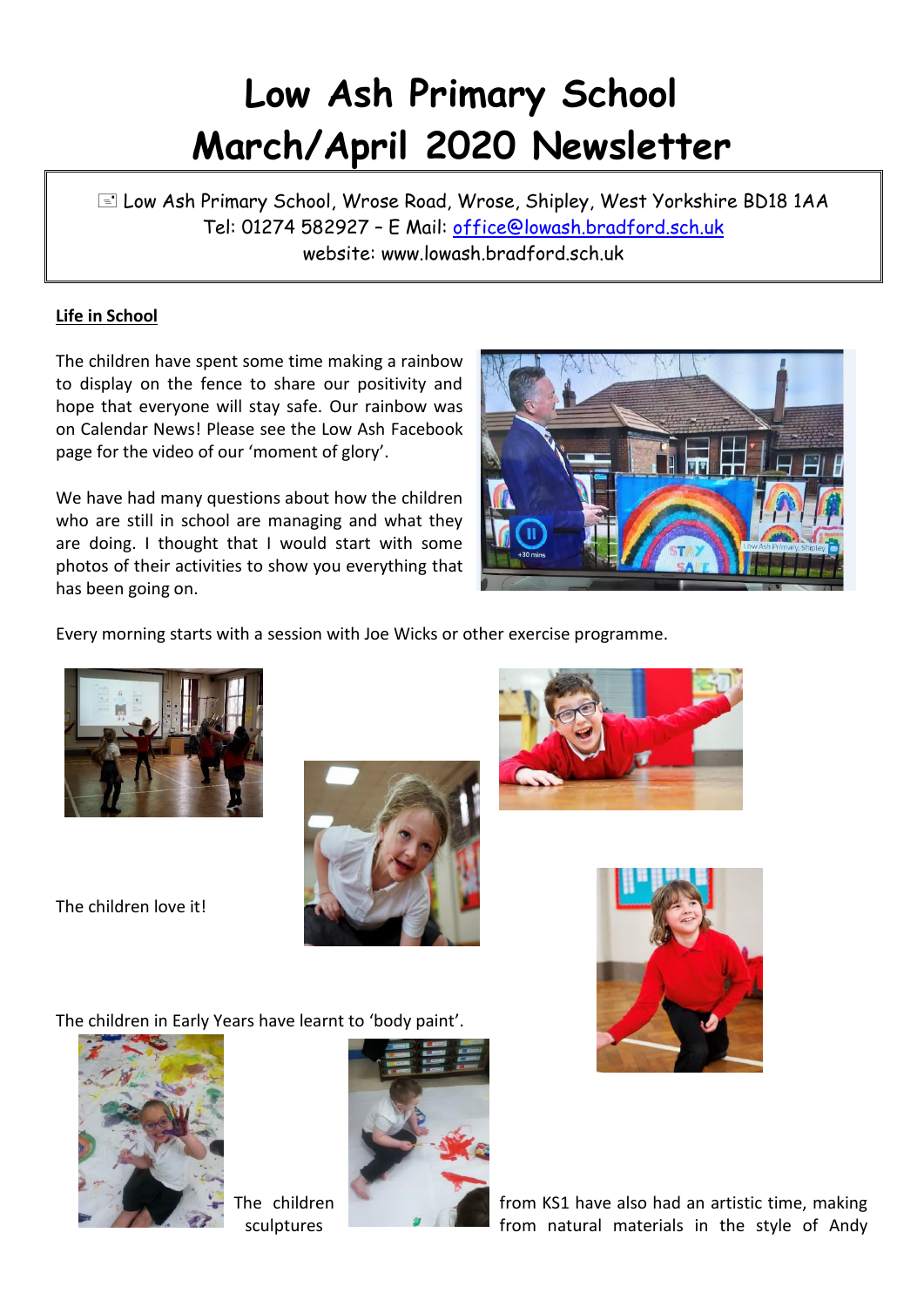#### Goldsworthy.







KS2 children have spent most mornings in the garden 'reclaiming it from nature'.





**Inner Garden** 

The Reading Shed is now up and looks fabulous. It was funded partly by a charity bid and partly through fund raising by the Friends of Low Ash. We have bought all the furnishings and books to go inside, but have decided to leave it all packed away until all returns to normal.

Santander have kindly agreed to come in for a Community Day where they will lay a path through to the shed, paint it and generally upgrade the area. The children in school are planting herbs in the beds so that they can be used for cooking by the school kitchen or in Creative Carousel.





### **Building Work Update**



The ball court has been moved to its new location and is due to re-open next week.

As part of the second phase of the building programme, the nursery garden will be fenced off and preparation for the site of the nursery building will begin. The building site staff have been very good during the past couple of weeks in allowing the children in school access to the

field and the bottom garden. We hope that the building work will continue roughly within the timescales planned, but realise that this is a difficult period for all concerned, so dates may yet change.

### **Parents' Evenings**

Many thanks for your attendance at the recent Consultation Evening and the many positive comments we received. It seems a long time ago now after all that has happened recently.